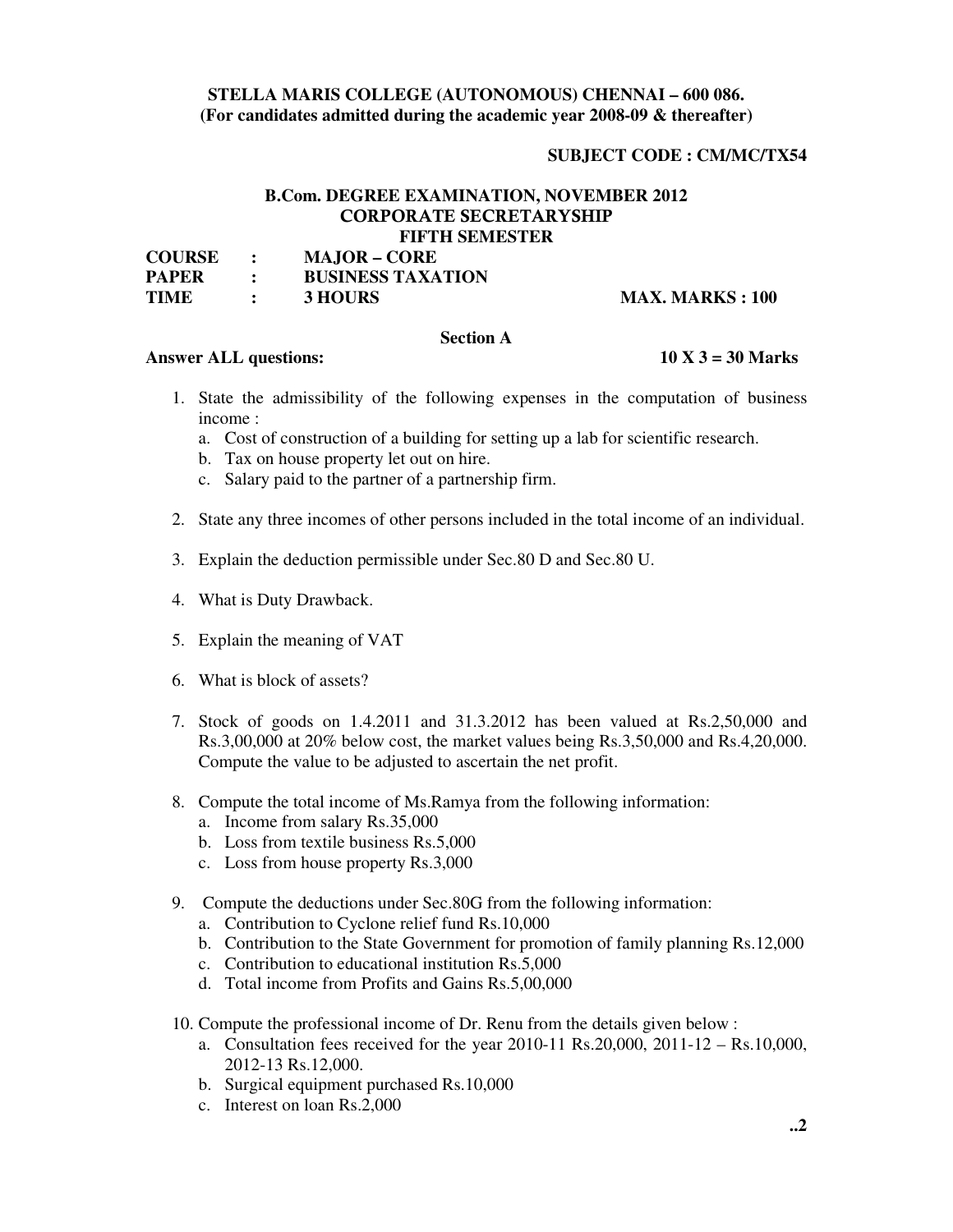#### **Section B**

# **Answer ANY FIVE questions: 5 X 8 = 40 Marks**

- 
- 11. Explain the provisions relating to set off and carry forward and set off of losses.
- 12. Explain the provisions relating to levy, collection and exemption from Excise Duty.
- 13. What is Service tax ? Explain the mode of payment and recovery of Service tax.
- 14. Calculate the amount of depreciation on the assets of Akash Ltd., from the following particulars :

| <b>Block of assets</b>     | W.D.V.on 1.4.2011 Additions |               | Rate   |
|----------------------------|-----------------------------|---------------|--------|
| Factory building           | Rs.14,00,000                | Rs.6,00,000   | $10\%$ |
| Residential building       | 4,00,000                    | 8,00,000      | $5\%$  |
| <b>Plant and Machinery</b> | 30,00,000                   | 10,00,000 15% |        |
| Furniture                  | 25,000                      |               | 10%    |
| Cars                       | 65,000                      | $\sim 100$    | 15%    |
|                            |                             |               |        |

A Part of factory building was destroyed by fire, the insurance company accepted the claim for Rs.60,000 and the scrap realized amounted to Rs.10,000.

15. From the following particulars of incomes and losses of Aruna Ltd. ascertain the total income for the assessment year 2012-13 :

| Income from securities                                    | Rs.55,000 |          |
|-----------------------------------------------------------|-----------|----------|
| Income from house property                                | 15,000    |          |
| Profit from textile business                              | 25,000    |          |
| Long-term capital gain                                    | 20,000    |          |
| Short-term capital gain                                   | 4,000     |          |
| Speculation income                                        | 4,000     |          |
| Income from agency business                               | 10,000    |          |
| The carry forward losses from the previous year 2010-11 : |           |          |
| Loss from glass business (discontinued in 2009-10)        |           | Rs.4,000 |
| Loss in agency business                                   |           | 3,000    |
| Loss from textile business                                |           | 3,000    |
| Speculation loss                                          |           | 4,000    |
| Short-term capital loss                                   |           | 6,000    |
| Long-term capital loss (2006-07)                          |           | 6,500    |
| Current year depreciation of textile business Rs.1,000.   |           |          |

- 16. Compute the taxable income after allowing for deduction under Sec.80.
	- a. Gross total income Rs.5,00,000, including long term capital gain of Rs.30,000.
	- b. Contribution by cheque Rs.10,000 towards medcal insurance premium.
	- c. Expenditure incurred for maintaining disabled son Rs.20,000
	- d. The following are the donations made: National children welfare fund Rs.5,000, P.M.National relief fund Rs.10,000, Gujarat relief fund Rs.20,000, Student's aid fund –Rs.5,000, local authority for promotion of family planning Rs.10,000, Public charitable trust –Rs.10,000, Maharashtra C.M.'s earthquake relief fund Rs.3,000, distribution of cloth to an orphanage –Rs.10,000, Donation to a registered political party Rs.10,000.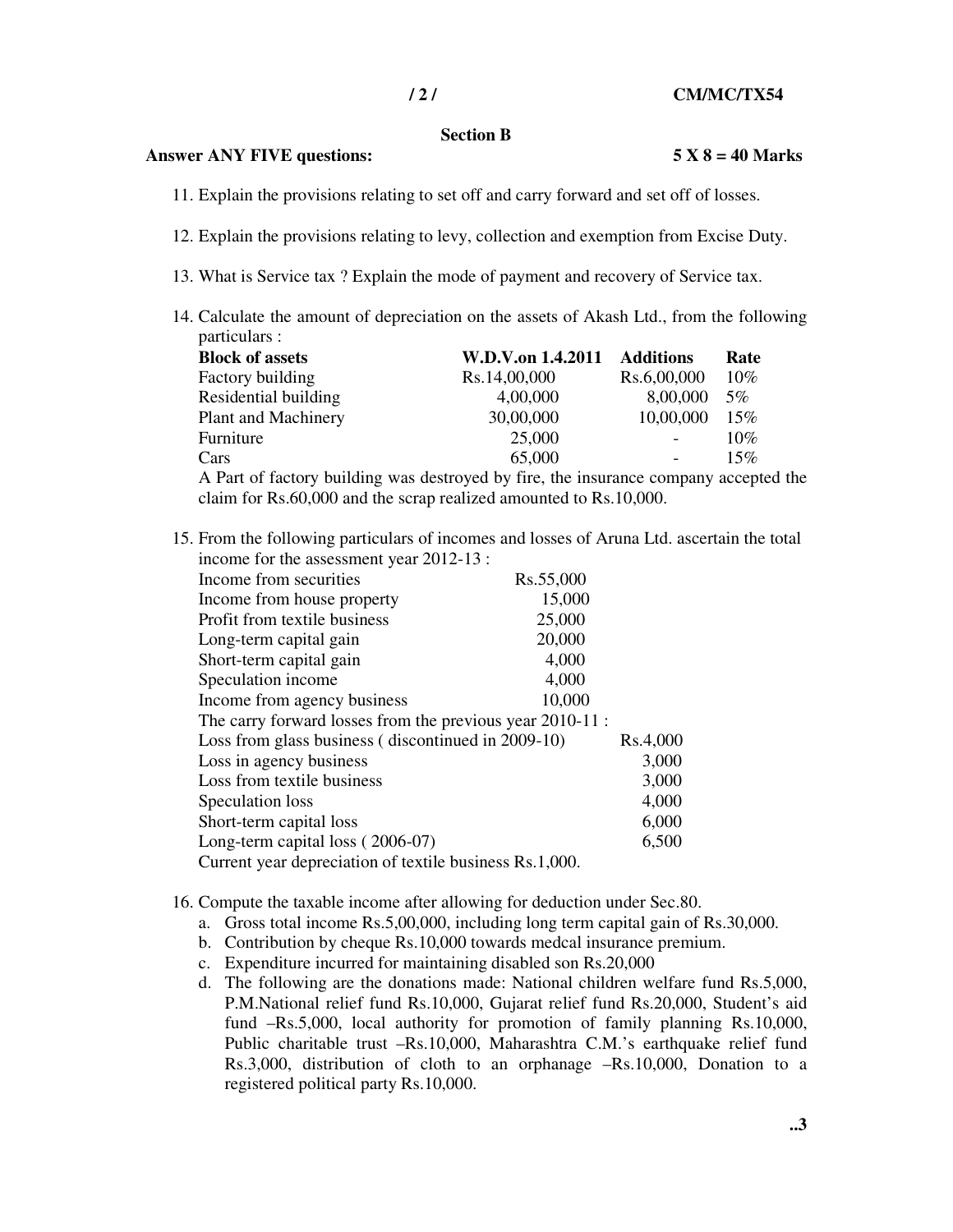17. From the following cash book of Dr.Prakash for the year ending 31.3.2012, compute his professional income :

| ins professional income.   |          |                          |          |
|----------------------------|----------|--------------------------|----------|
| To Balance                 | 10,000   | By Rent of clinic        | 18,000   |
| To Consultation fees       | 60,000   | By Purchase of medicine  | 38,000   |
| To Visiting fees           | 45,000   | By Staff salaries        | 24,000   |
| To Gifts and presents      | 8,000    | By Surgical Equipment    | 40,000   |
| To Sale of medicine        | 42,000   | By Motor car expenses    | 8,000    |
| To Dividend                | 6,000    | By Purchase of motor car | 1,40,000 |
| To life insurance maturity | 1,00,000 | By Household expenses    | 7,000    |
| To Interest                | 6,000    | By Closing balance       | 2,000    |
|                            |          |                          |          |
|                            | 2,77,000 |                          | 2,77,000 |
|                            |          |                          |          |

Adjustment :

- a. 75% of motorcar expenses are incurred in connection with profession. Car was purchased in December 2011.
- b. Gifts and presents include Rs.5,000 from relative.
- c. Closing stock of Medicine Rs.12,000 and opening stock was Rs.4,000.
- d. Visiting fees include , fees received for the year 2012-13 Rs.10,000
- e. Rent include, rent paid for the year 2010-11 Rs.4,000.

### **Section C**

# **Answer ANY TWO questions: 2 X 15 = 30 Marks**

- 18. Compute the taxable income and the tax liability of Mr.Adarsh from the following information :
	- a. Fair rental value of the house property Rs.56,000, Municipal value –Rs.45,000, Standard rent –Rs.50,000, Rental value – Rs.10,000 p.m., municipal taxes – Rs.3500, 50% paid by the tenant. Insurance premium paid –Rs.2400, repairs ans collection charges incurred –Rs.5,000.
	- b. The company sold the following assets during the previous year 2011-12, the profit or loss of which are as follows : Capital gain on sale of shop Rs.1,50,000. Capital gain on sale of Agricultural land Rs.5,00,000 , capital gain was reinvested in the purchase of another land for Rs.6,00,000. Capital gain on sale of household Furniture Rs.10,000. Short term capital gain on Shares Rs.80,000
	- c. Net profit as disclosed by the Profit and loss account is Rs. 25,00,000, after debiting the following expenses : Legal expenses paid for land acquisition Rs.15,000 Medical expenses of the grand son of the managing director-Rs.1,00,000 Allowable depreciation –Rs.54,000, depreciation debited Rs.40,000 Advertisement expenses for advertising in the daily of a political party –Rs.10,000 Penalty paid for non-payment of excise duty –Rs.10,000
	- d. Salary income computed Rs.2,00,000
	- e. Gross income from lottery Rs.2,50,000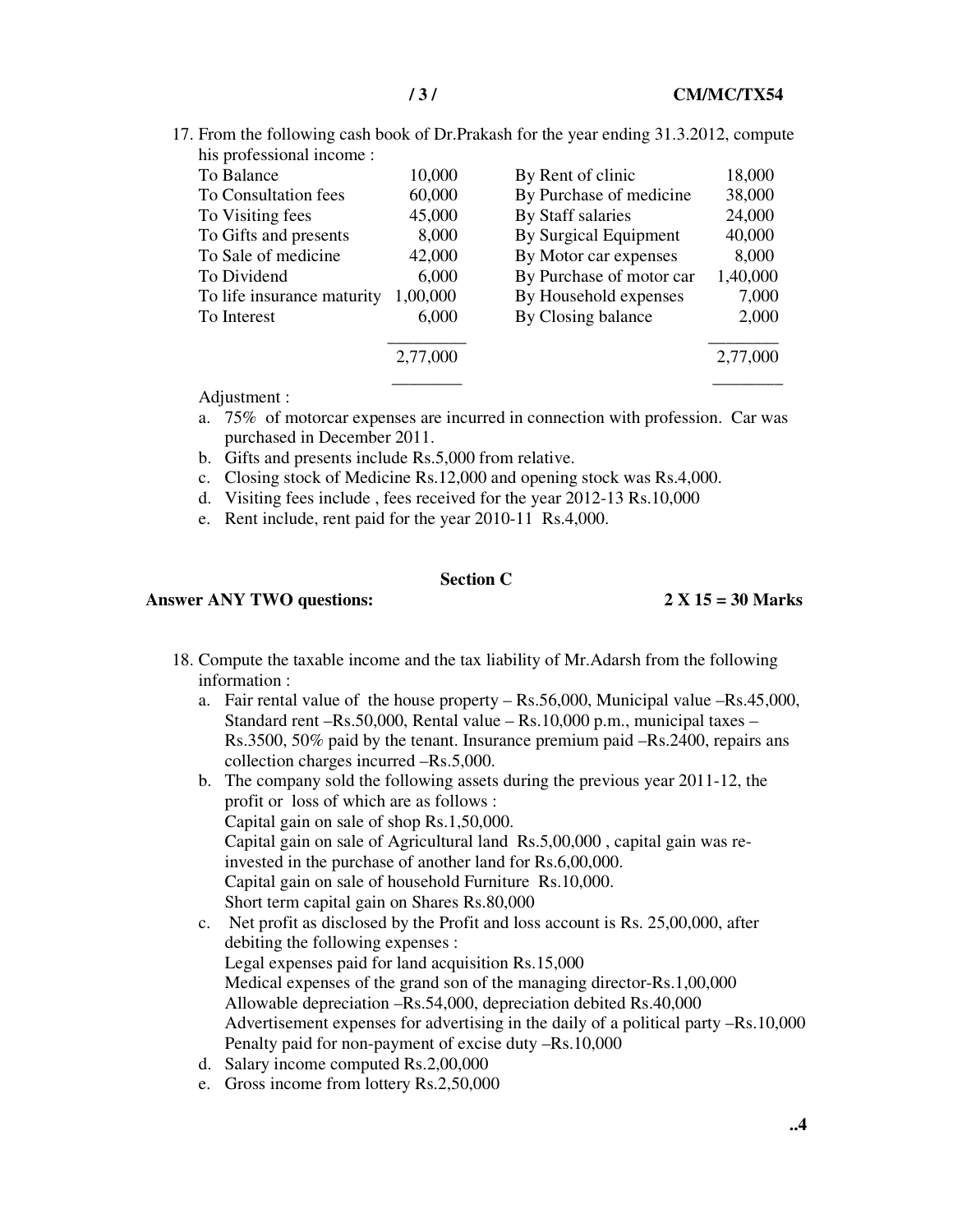19. The profit and loss account of Mr.Venket , a retailer of cement for the financial year  $2011 - 12$  are as follows

| <b>Particulars</b>     | Rs.      | <b>Particulars</b>              | Rs.       |
|------------------------|----------|---------------------------------|-----------|
| Opening stock          | 50,000   | Sales of cement                 | 10,00,000 |
| Purchase of material   | 2,38,000 | Car sold                        | 80,000    |
| Purchase of cement     | 1,12,000 | Dividend on shares of a company | 20,000    |
| Preliminary expenses   | 42,000   | Refund of excise duty           | 12,000    |
| Royalty                | 25,000   |                                 |           |
| Manager's salary       | 35,000   |                                 |           |
| Excise duty            | 27,500   |                                 |           |
| Interest on loan       | 26,300   |                                 |           |
| Interest on capital    | 28,000   |                                 |           |
| Depreciation on car    | 30,000   |                                 |           |
| Income tax             | 20,000   |                                 |           |
| General expenses       | 84,000   |                                 |           |
| Salary and wages       | 88,000   |                                 |           |
| Sales tax              | 37,000   |                                 |           |
| Patents purchased      | 35,000   |                                 |           |
| Entertainment expenses | 16,700   |                                 |           |
| Net profit             | 2,18,000 |                                 |           |

Additional information

- a. Opening stock is valued 20% under cost
- b. Wages include Rs. 5,000 paid to domestic servant
- c. General expenses include Rs. 4,000 for clearing machine that was imported.
- d. During the year a car was purchased for Rs. 150,000 which was sold for Rs. 80,000 on January 2012.
- e. Guest house expenses Rs. 10,000 are included in entertainment expenses
- f. Allowed depreciation is Rs. 39,000 for the previous year.
- g. General expenses include following
	- a. Donation to a public school Rs. 2,000
	- b. Special advertising campaign for a launch of a new product Rs. 40,000
	- c. Registration expenses for trade mark registration is Rs. 8,000
	- d. Employee's family planning expenditure Rs. 7,000

h. Closing stock of cement Rs. 85,000 is not included in computing the net profit Find out the taxable business income for the assessment year 2012-13 .

20. From the following information, compute the Gross total income of Ms.Rekha for the previous year 2011-12 :

Salary received Rs.5,00,000

Rent received from house property Rs.10,000 per month. She lives in her house in Chennai and has taken a loan for the construction of the same , the interest paid in the previous year is Rs.34,000.

Her income from textile business is Rs.65,000 before providing for depreciation Rs.22,000.

She suffered a loss from real estate business Rs.50,000.

Her income from speculation in gold is R.10,000.